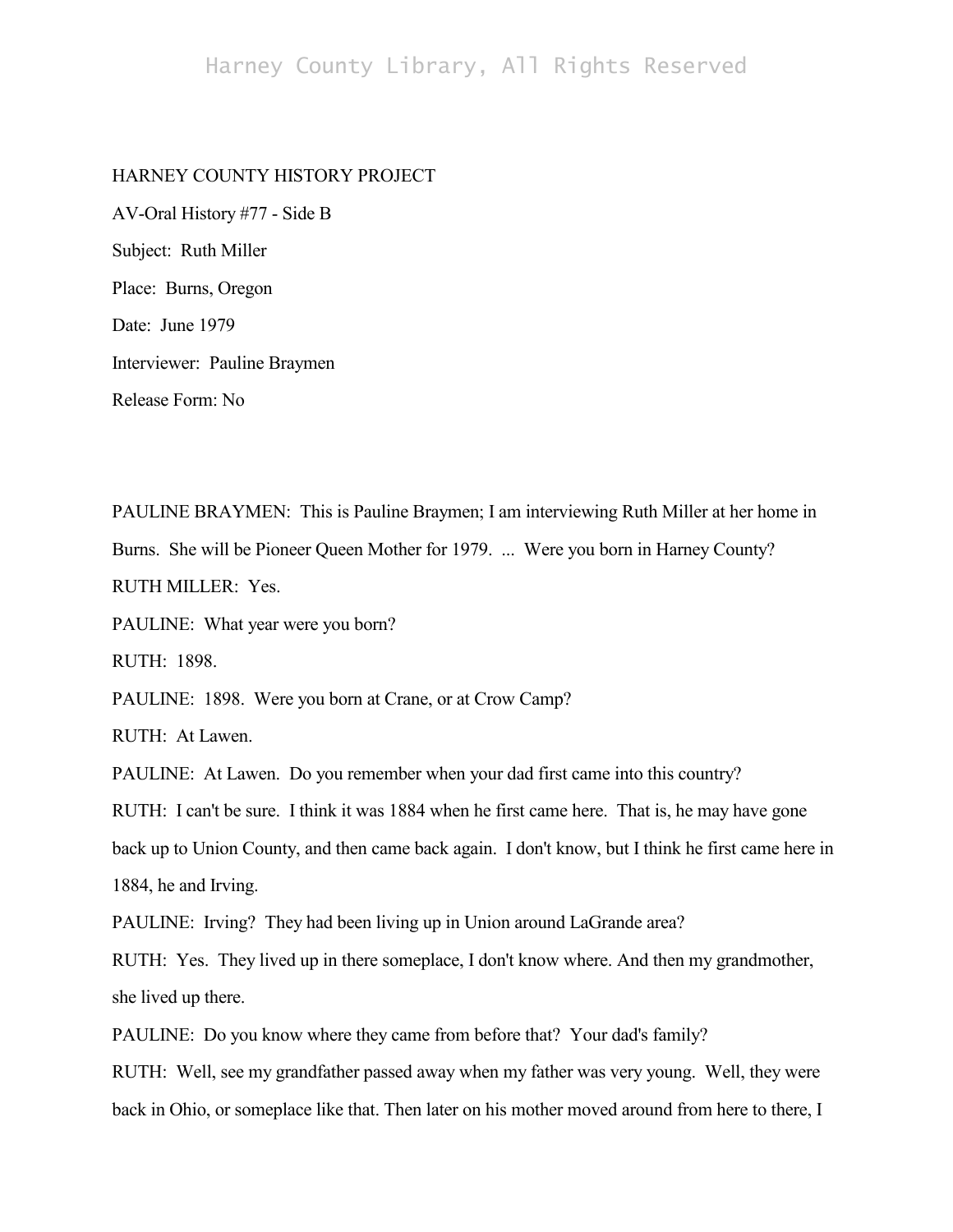guess. Then finally she and her mother made the trip across the plains. But, I don't know what year it was.

PAULINE: And they settled at Union?

RUTH: And settled up there in Union County, uh huh. But I don't know what year.

PAULINE: So, they settled in the Lawen area first. How long did they live there? When did they move to Crane, or the Crow Camp?

RUTH: Well, now let me think about it. I don't know when he went, whether it was that he established --- Well, he and his mother lived down in the Lawen country together. But, I think then his mother went back up to Union County, and he and --- I don't know when he went up to Crow Camp. It would have been, I guess, after he was married though.

PAULINE: You father's name was?

RUTH: Charles T.

PAULINE: Charles T.

RUTH: Uh huh.

PAULINE: And what was your mother's name?

RUTH: Ada L.

PAULINE: Did he meet her in Harney County?

RUTH: Yeah, he met her down there at Lawen.

PAULINE: And you went to school at Lawen?

RUTH: Yeah. Well, see we had the two ranches at Lawen, and at Crow Camp. And sometimes I

went at Lawen, and sometimes I went to Camp.

PAULINE: Did they have a school near Crow Camp?

RUTH: No, they just had school in the homes. You know how it was.

PAULINE: Were there other children that gathered with you?

RUTH: Yeah, the ranches. There was no schoolhouse there. Well, there was, no new

schoolhouse, we'll say up there. Although they did the year like when we came to Burns then after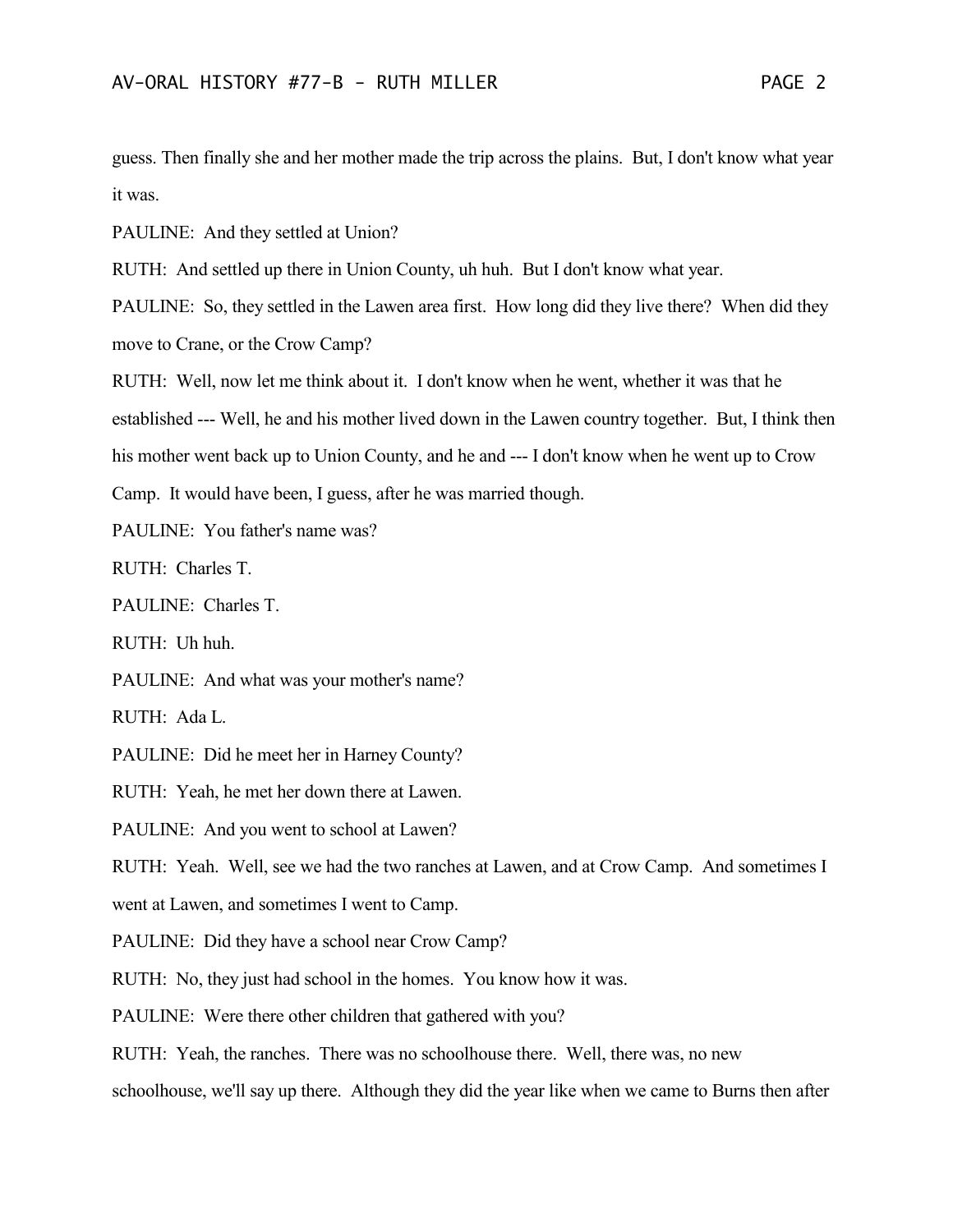my mother died. Why they had a house that they had established as a schoolhouse up there, you see. But before that they taught in the various homes.

PAULINE: Did one of the mothers teach school?

RUTH: No.

PAULINE: Or did they board the teachers?

RUTH: They boarded the teacher.

PAULINE: Of course, at Lawen then they had a schoolhouse at Lawen.

RUTH: Then at Lawen they had a schoolhouse, yes, and then they had a regular teacher there at Lawen. But we didn't --- well --- Our schooling at that time was, we went to school all the time someplace, but it was sometimes --- they had the schoolhouses --- They had a schoolhouse at Lawen, then they had a district right below Lawen. We wasn't in the Lawen District. So we --- it was a mile from our home, so we had to walk, I think, two and a half miles to go to the school that was in our district. We either had to do that or pay tuition or something, I know. We walked the two and a half miles one winter when we could have just been walking a mile to get to school. PAULINE: Do you remember the ice skating parties they used to have at Lawen?

RUTH: Yes, uh huh.

PAULINE: Can you tell me about those?

RUTH: No, I was too small to really, you know, to remember much about them. I remember, I don't know, they had ice skating parties more, but I don't think I went after we moved to Burns, you see. I don't know that they had ice skating parties at Lawen --- they probably did, but I just don't remember anything about that part at all. Because, well I don't know just why, probably my folks didn't skate or something, I don't know.

PAULINE: Well, they used to have picnics at Crow Camp every year.

RUTH: Yes, and then that was later of course. After that they had the picnics at Crow Camp. That was after --- of course we still had our place out at Crow Camp. And in the summertime we went there part of the time. We lived there part of the time, and at Lawen, and moved back to Burns for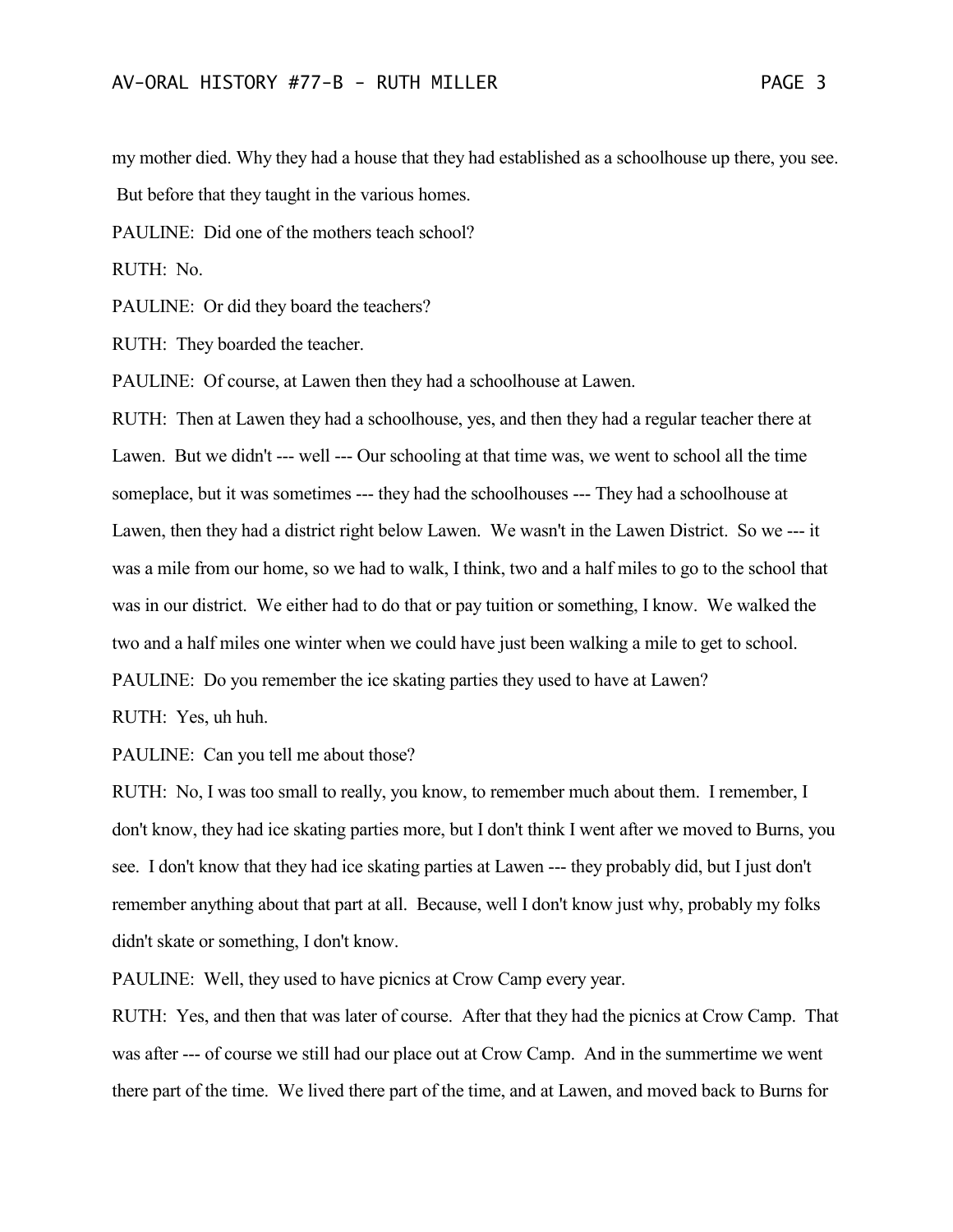school.

PAULINE: Can you remember the first time you ever rode in a car?

RUTH: Ah, faintly. That was, let's see we moved to Burns in 1909. I guess it was sometime in 1909 that somebody who owned a car, a dealer, you know, I guess it was probably, came --- He was trying to sell my dad a car, which he; well Dad bought a car. Not that kind of car, but then he came and took us for a ride. It was really something.

PAULINE: Did you like it?

RUTH: Oh yes, sure.

PAULINE: I always ask that question. I've only come across one person that said she was scared to death.

RUTH: No, I don't remember being scared at all.

PAULINE: Well, it was Bertha Carey, and she'd had her baby in Burns and they gave her a ride back out to Crane in the car.

RUTH: In the car.

PAULINE: And she said that she just didn't really think too much of that ride.

RUTH: We just went out for a little ride around, you know, we really didn't really go. Oh, yes.

Then my dad got a car and of course I immediately, wasn't old enough to drive it, but then I mean,

he let me drive it anyway. He said you can drive it; I'm not going to ride with you. But if you want to take the car out and drive, you can do that.

PAULINE: And you did.

RUTH: And I did, naturally. Maybe I got hung up on a sagebrush every now and then, you know, but then you could always break the sagebrush away, and get the car off the sagebrush.

PAULINE: Did you like to ride horses when you were little?

RUTH: Oh, I just loved to ride horseback. Yes.

PAULINE: Did you have a favorite horse?

RUTH: Yeah.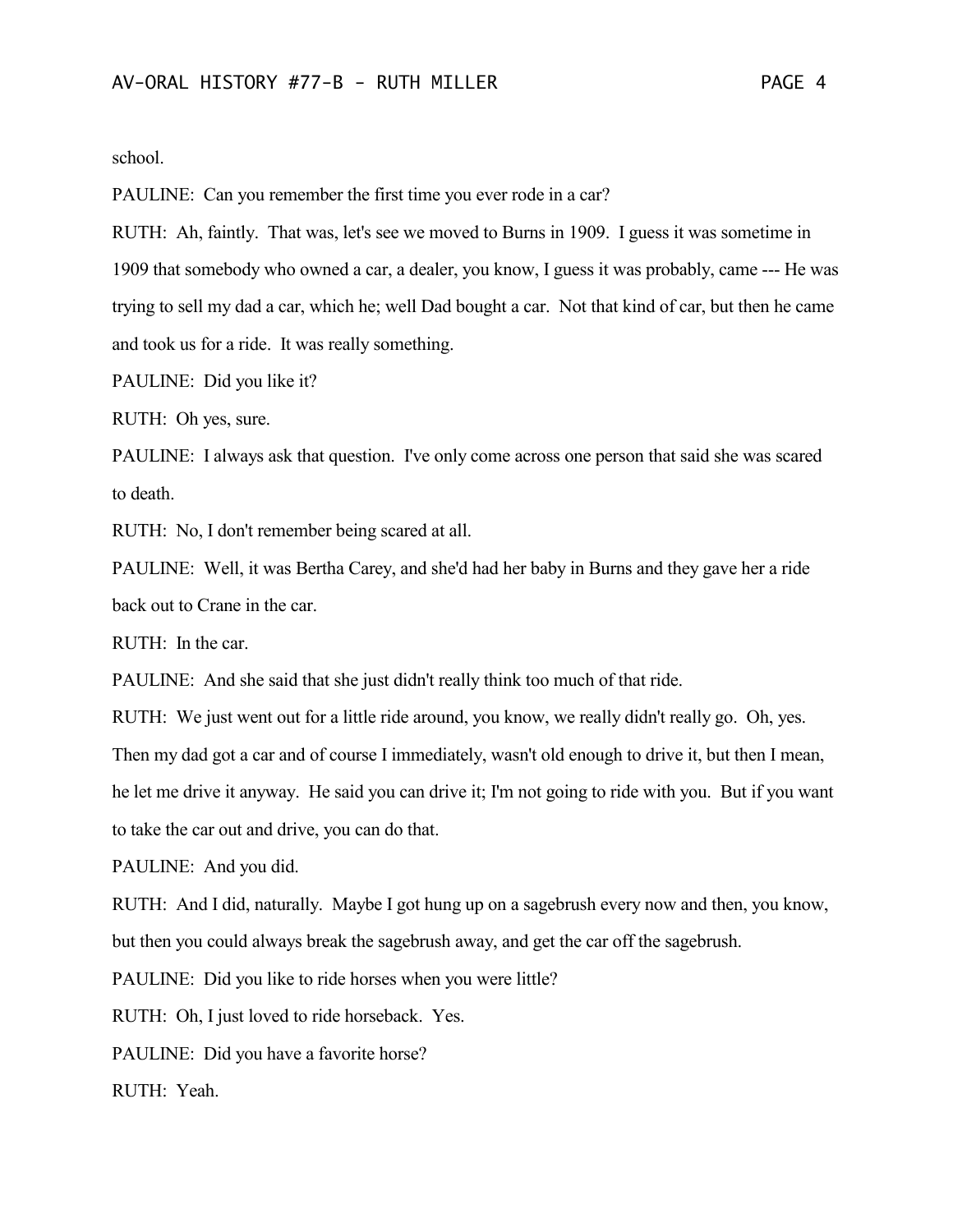## PAULINE: What was it like?

RUTH: Oh, it was a, he was a --- he wasn't white; I guess kind of a grub harbor gray. But later got kind of white, gray horse that was a, you know, the kid's horse. He was the safest horse that my dad had, you know. My dad, when he came to this country, he had horses, not cattle.

PAULINE: Did he sell them to the army?

RUTH: Yes, that's what they raised them for, to sell them to the army.

PAULINE: What would he have thought about the protection of the wild horses that we have today?

RUTH: Well, I really don't know what --- I could say about what he'd think of --- course he kept his, well he turned them out on the range too, you know, but then ---

PAULINE: But, he kept track of them.

RUTH: Yes, yes. Naturally, that was his livelihood at that time, was selling horses.

PAULINE: Did the army come in here to buy them, or did they take them out?

RUTH: I'm guessing, I think the army came in here and bought them. No, I'm pretty sure they didn't take them out.

PAULINE: What changes in the weather from then to now do you see? Do you think that the winters were harder then, or about the same?

RUTH: They were about the same. The, you know, the snow seemed deeper because we were just little kids that had to wade through the snow to school, you know. Sometimes it seemed pretty deep. But I think it probably wasn't.

PAULINE: This last winter seemed to me more like the kind of winters I remembered as a kid, more than anything we've had for a long time.

RUTH: Yes, it probably, you know, was. Because, oh nearly always we had snow. I wouldn't say we always did, but then it seemed like we always, we had snow.

PAULINE: So you came into Burns in 1909, and you attended high school in Burns.

RUTH: No, oh well yes, of course we came in 1909, so we went to grade school, because we had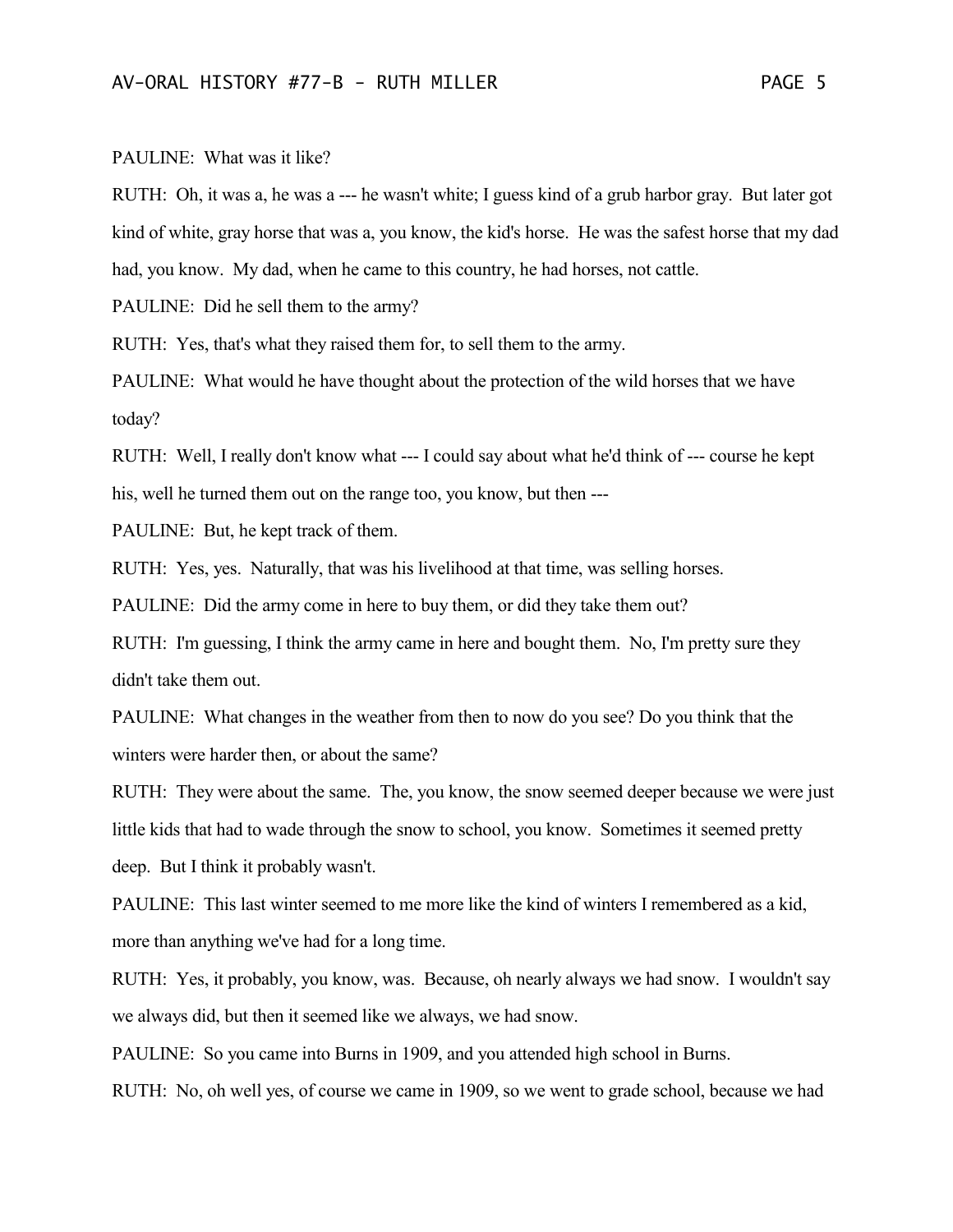just come from a country school to here. Like when I got here, and in the country schools you didn't know what grade you were in. And when we came in here then Lee and I were put in the 6th grade, you know. It seemed to be the nearest to where they thought we should be. But they just kind of ask you. I don't remember how they did tell me which grade we went to. They got some questioning that we probably, or what textbooks we had, had would be about 6th grade.

PAULINE: Then you attended then high school later?

RUTH: Then later on, uh huh.

PAULINE: Did you go away to school anywhere, after high school?

RUTH: I went to, well, for a while to Normal School, and then to Business College.

PAULINE: Where did you go to Normal School?

RUTH: In Monmouth.

PAULINE: That's where Janet's going to school.

RUTH: Is that right?

PAULINE: Yeah.

RUTH: Yes, I went there for a while.

PAULINE: And where did you go to Business College?

RUTH: In, well, both Links and Benke Walker in Portland. Links, in Boise. Links is where I graduated from Business College.

PAULINE: Did you work anywhere before, or did you come back to Burns then to ---

RUTH: No, I came back to Burns to work.

PAULINE: Well, ever since I've known you, you've had the dress shop. But did you do something else before that, I know.

RUTH: Oh yes, oh yes. When I first came back here after I finished Business College, I worked at the Harney County Abstract and Title Company for, I don't know, how many years. I just don't know how many years. But I would guess around 14 or 15 years.

PAULINE: Doing secretarial work?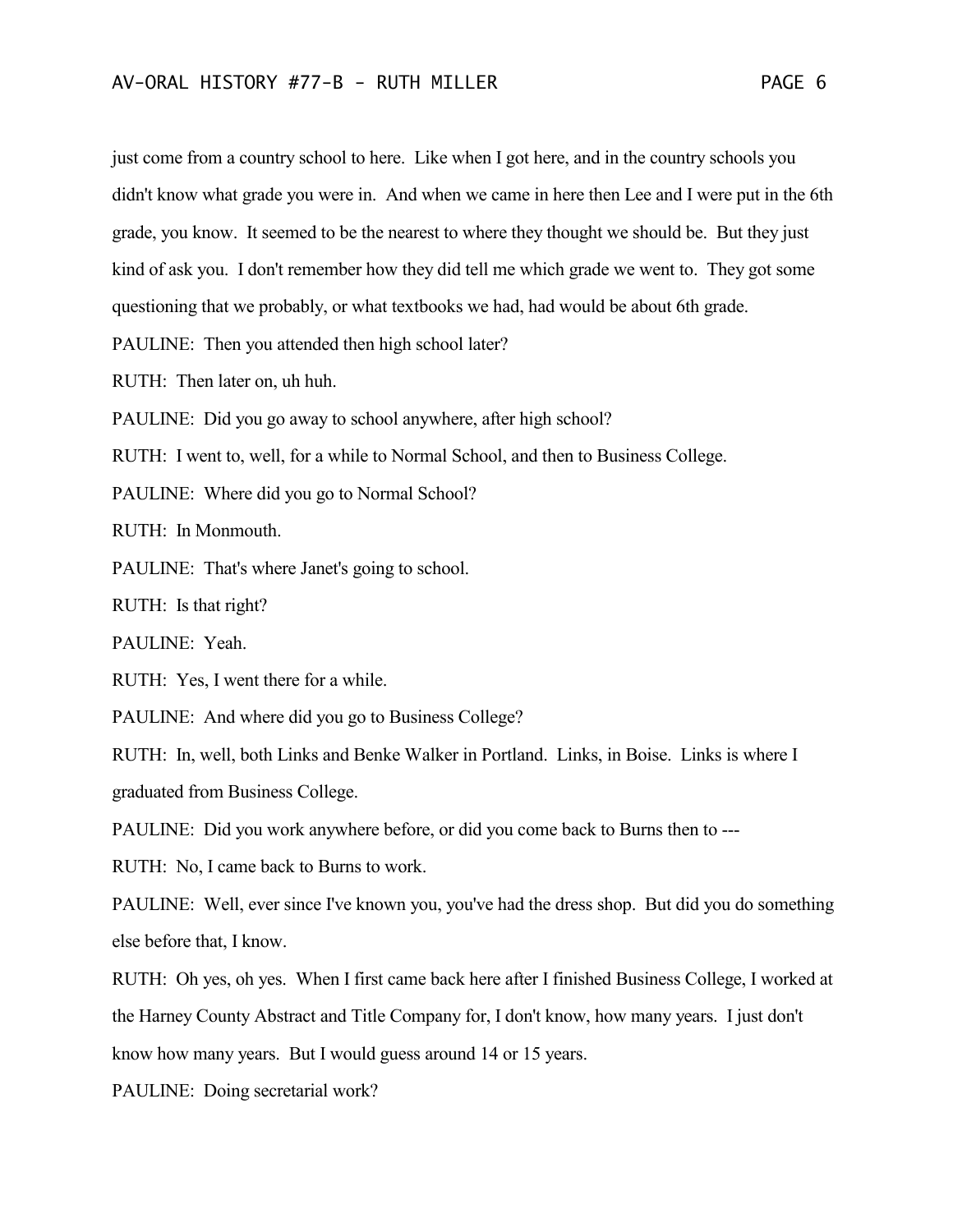RUTH: Uh huh. Well, you wouldn't exactly call it secretarial work, but I don't know what ---

running down titles to an end, I don't know.

PAULINE: Title searches.

RUTH: Yeah, I was a title searcher, uh huh.

PAULINE: That's an interesting job.

RUTH: It was a most interesting job that I had. You know, I mean it really was a most interesting job that I ever had. That was really interesting, going back into these old titles and who had owned what, at some time, you know. It was interesting.

PAULINE: Then did you go into the dress shop after you left there?

RUTH: No, I worked at the courthouse for 7 years.

PAULINE: What office did you work in there?

RUTH: I worked in the sheriff's office for 3 years, and then I was the County Assessor for 4 years.

PAULINE: You see I didn't know any of that.

RUTH: You didn't know any of that? No, that's been a long time ago. I worked at the Harney County National Bank for a time, but I don't know just where it fit in between the different jobs I had.

PAULINE: Well, you know, now that you mention it, now that I think about it, I do sort of remember when you took over the Mode O'Day from someone else.

RUTH: Yes, I bought the Mode O'Day.

PAULINE: Do you remember what year that was?

RUTH: Oh, let's see, when could that have been?

PAULINE: I'm thinking it must have been in the '50's some time.

RUTH: I think probably '49, or '50, I wouldn't say for sure which. That was after I left the courthouse. And so it would have been, I think my term at the courthouse ran out in '49. And I didn't want to go back there. So then I started at the Mode O'Day.

PAULINE: And then you changed it to The Heather.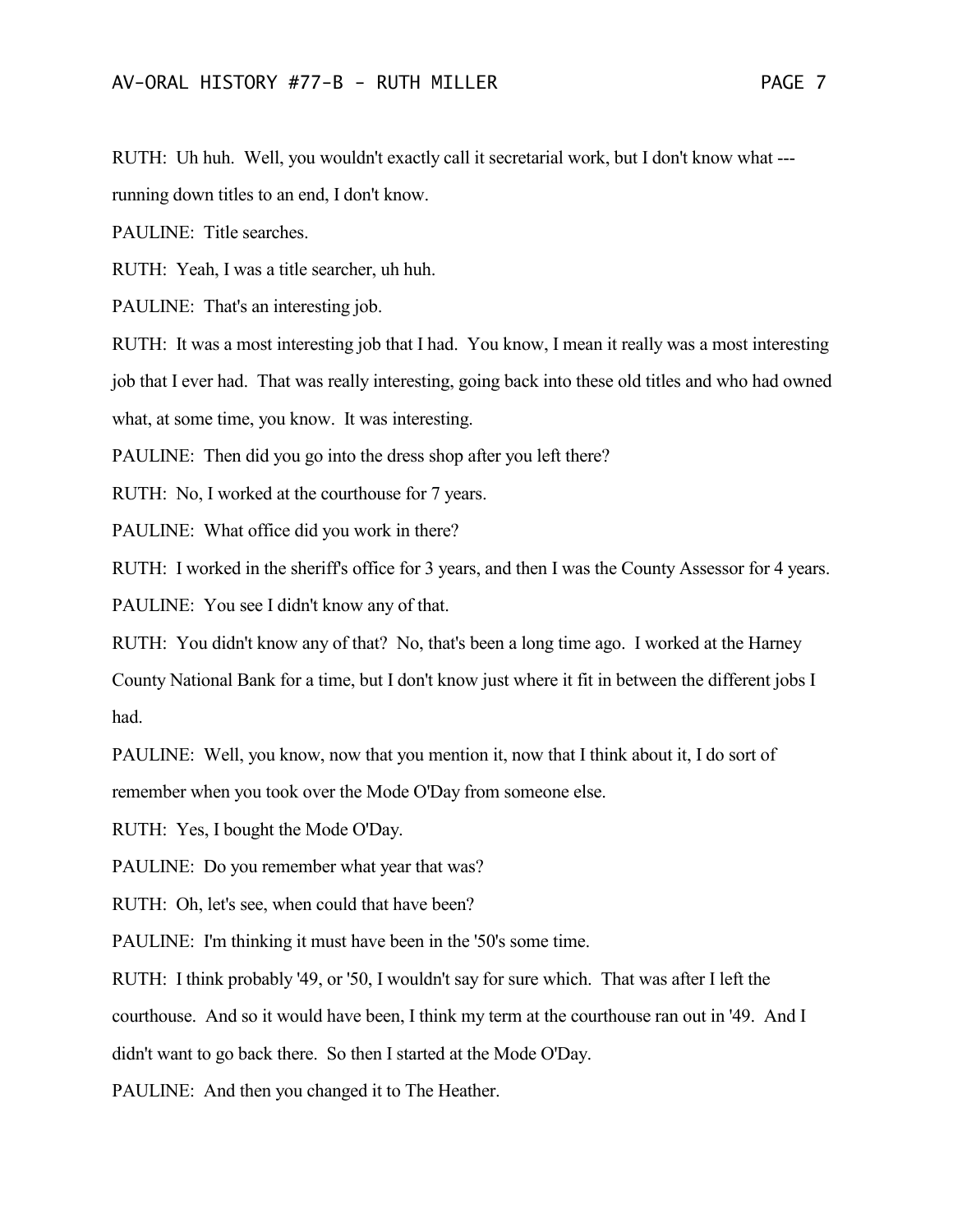RUTH: Yeah, I changed it to The Heather.

PAULINE: And you retired from that not so awfully long ago.

RUTH: No, that was in, oh I should know exactly. I sold it to

---

PAULINE: Well, let's try and think.

RUTH: Well, it was about 8 years ago, I know.

PAULINE: Was it that long ago? Well, it was about 1971 then, 1970 or '71.

RUTH: Yeah, around in there somewhere. Well, let's see.

PAULINE: Well, I could call up ---

RUTH: Ingrid (Johnson), see when she bought it --- my record will probably tell when I sold it, you know, it'll be easier. She'll remember.

PAULINE: She'll remember when she started it. Okay. Then you've always been active in Pioneer Presbyterian Church.

RUTH: Yes.

PAULINE: I was thinking last night, that that's been kind of an important part.

RUTH: Yes, that has been ---

PAULINE: Of course you were a member when it was the white wooden church.

RUTH: Uh huh. I joined the Presbyterian Church out in Boise. And then when I came back to Burns to work, why I naturally changed my membership to Burns. But I don't know what year it was.

PAULINE: And you were Sunday School Treasurer for umpteen years. Do you know how many?

RUTH: No, no I don't know how many.

PAULINE: You are a member of the Session also, aren't you?

RUTH: I was. You see you only hold those jobs a certain length of time.

PAULINE: Well, once you are an elder, you're always an elder. That's what I was told.

RUTH: Well, that's true too.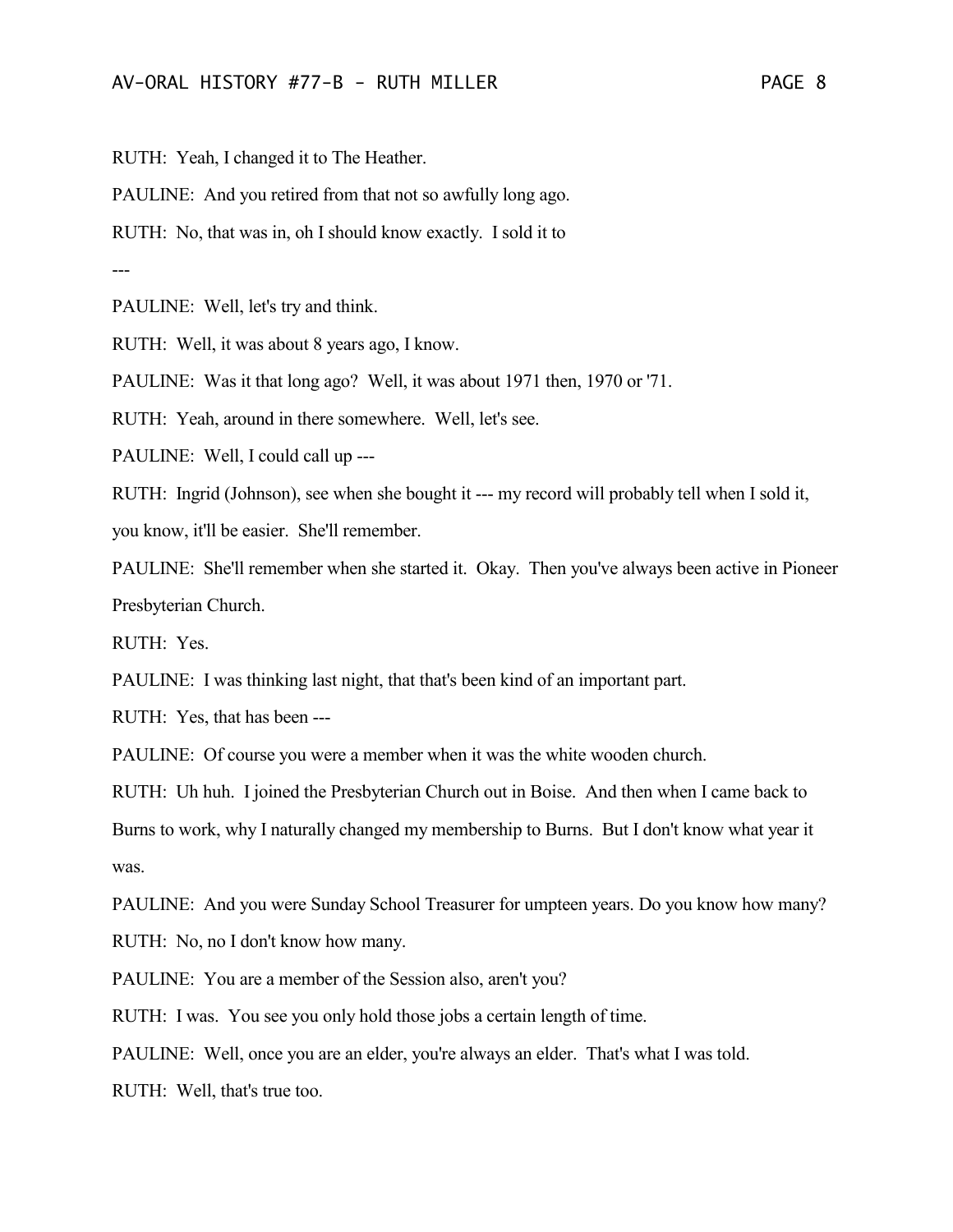PAULINE: Yeah, I realize what --- you are an active member of the Session for a term, but you are always an elder.

RUTH: Yeah, you are always an elder.

PAULINE: Were there any other church offices that you held?

RUTH: Well, the first church office I held was back when they had the trustees. Before they put

the trustees and the elders in one group they had the two groups. The trustees took care of the

money part of it, and the elders who took care of the religious end of it. And then they put it all into

one group. And a Deacon.

PAULINE: Well, you're a Deacon now?

RUTH: Yeah, and I guess that's all.

PAULINE: Do you remember BPW (Business and Professional Women)?

RUTH: Yes.

PAULINE: Are you a charter member of that organization?

RUTH: Uh huh.

PAULINE: Are there any other organizations? Oh, Rebekahs. We want to be sure and remember that.

RUTH: Yeah.

PAULINE: Did you go through the chairs in Rebekahs?

RUTH: Uh huh.

PAULINE: You were Noble Grand?

RUTH: Yeah.

PAULINE: And of course, Harney County Pioneer Association.

RUTH: Yeah. Now I'm a Senior Citizen.

PAULINE: Really enjoying the new building too?

RUTH: Yes, it's nice, real nice.

## PAULINE: Were you the youngest in the family, or was Lee younger?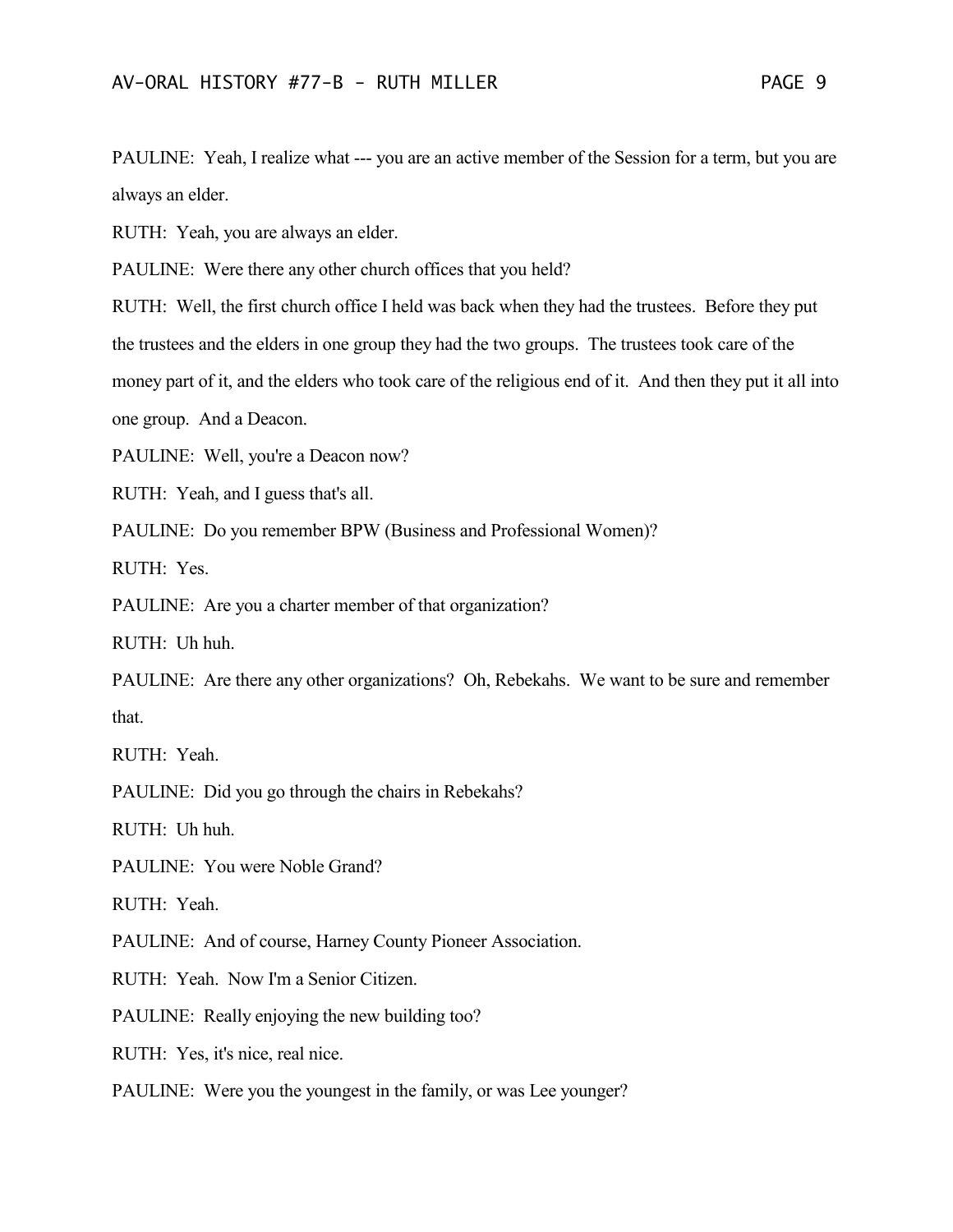RUTH: Lee is the older one; Dorothy was the youngest. I came second.

PAULINE: So it was Lee and then ---

RUTH: Lee and then me.

PAULINE: Then Howard?

RUTH: No, then Neil.

PAULINE: Okay, then Neil.

RUTH: Then Evelyn, then Howard, then Dorothy.

PAULINE: Okay, I didn't realize he was that much younger, I thought he was ---

RUTH: Yes, he is 6 years younger than I am.

PAULINE: Dorothy was the youngest?

RUTH: Yeah, Dorothy was the youngest.

PAULINE: Okay, is she still living?

RUTH: Yes.

PAULINE: And where does she live?

RUTH: In, well it's near San Diego, but you spell it one way, and you pronounce it another one.

Yes, it's spelled with a J, Jamul, but down there J's are H's, you know, so you call it Hamul.

PAULINE: It's J A M E L. (Corrected to Jamul.)

RUTH: J A M U E L.

PAULINE: J A M U E L. Okay, and what is her last name now?

RUTH: Zigler, Z I G L E R.

PAULINE: Okay. Is she going to be able to come up for Pioneer Day?

RUTH: No. I don't think she even knows anything about it. I've never told her anything about it. She can't leave; her husband has a very bad heart. And she came up last at fair time and spent two weeks. But you see she couldn't come up for Lee's funeral or anything like that, because so much of the time she can't leave him at all. He's one of those people; he will live forever, because he has to take such good care of his heart. You know how it is?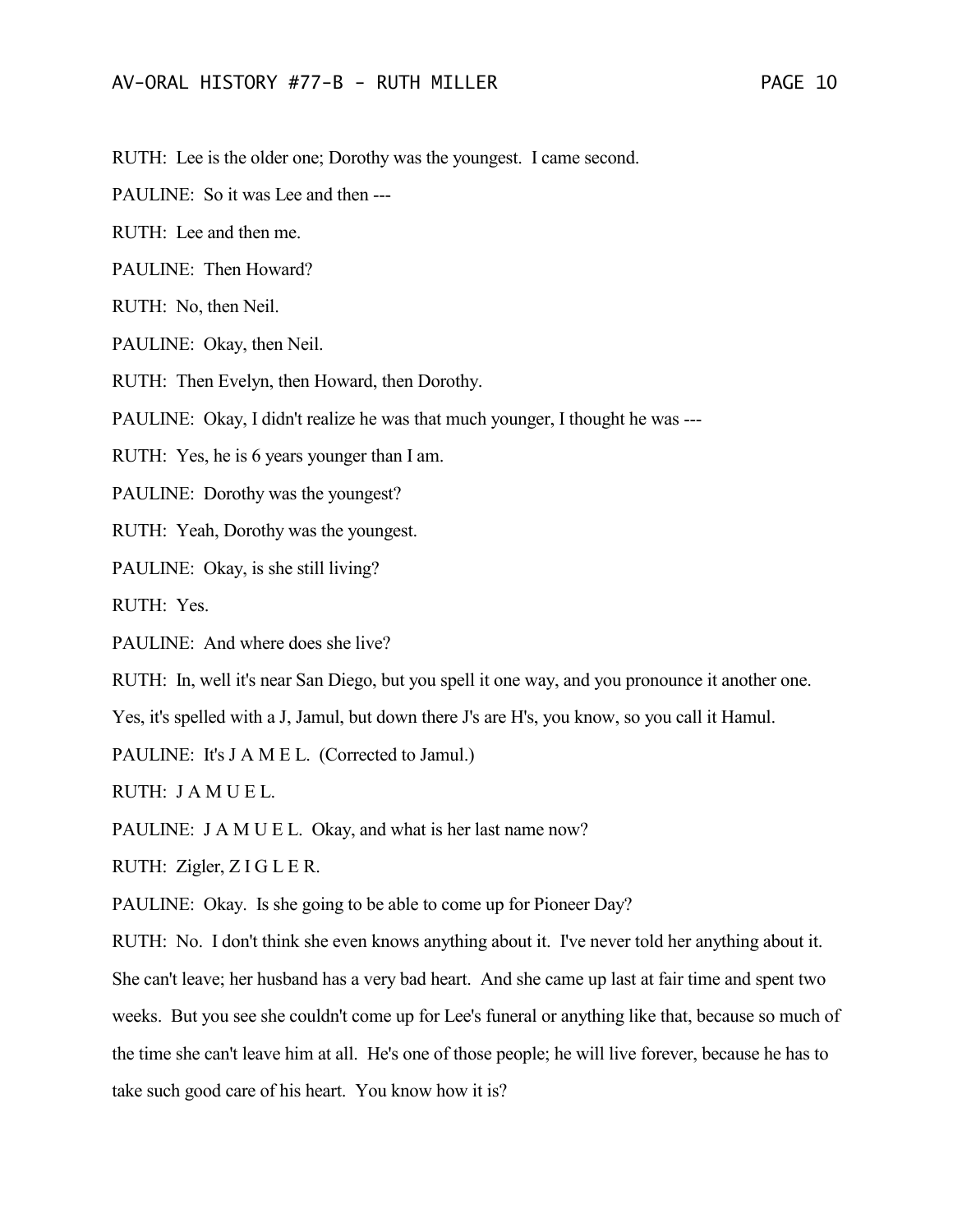PAULINE: Okay. And so Neil and Howard then still run the property, that Crow Camp and ---RUTH: Lawen.

PAULINE: That your dad ---

RUTH: Yeah, uh huh.

PAULINE: Did he homestead them, or did he ---

RUTH: No, I --- The one at Lawen is the one he bought straight out. But what did they take it, like out at Crow Camp? I forgot what they called that.

PAULINE: Was that a pre-emption claim maybe?

RUTH: I don't know just what a pre-emption claim is. But a desert claim?

PAULINE: Maybe, yeah, that sounds like ---

RUTH: I think that is what that was, was a desert claim. It wasn't a homestead; I know that. It was before the days of homesteading. And the man beside us was a timber something, timber culture,

because he planted a lot of trees on it, and of course there's lots of trees on it. A timber something

or other, but they're not the kind of trees used for, you know, they're trees he planted --- poplar trees.

But oh, I don't know --- so I expect it was a desert claim.

PAULINE: Okay, can you think of anything else that we need to get into this history?

RUTH: No, I can't think of --- probably you've got enough there. I really can't think of anything else.

PAULINE: Burns at the time that you were living here, and going to school, was a far cry from what it is today. Were there board sidewalks and ---

RUTH: Yeah.

PAULINE: Was this area here ---

RUTH: Oh, this right here it was out in the sagebrush. Where the kids played, you know, after school in this part of the country, there were very few houses over in here. Well, this house right down here at the end of this building was here then, because it belonged to Win Gowan who was the son of old Cap Gowan. And Opal up here in the next apartment, Mary Winn's, one of Winn's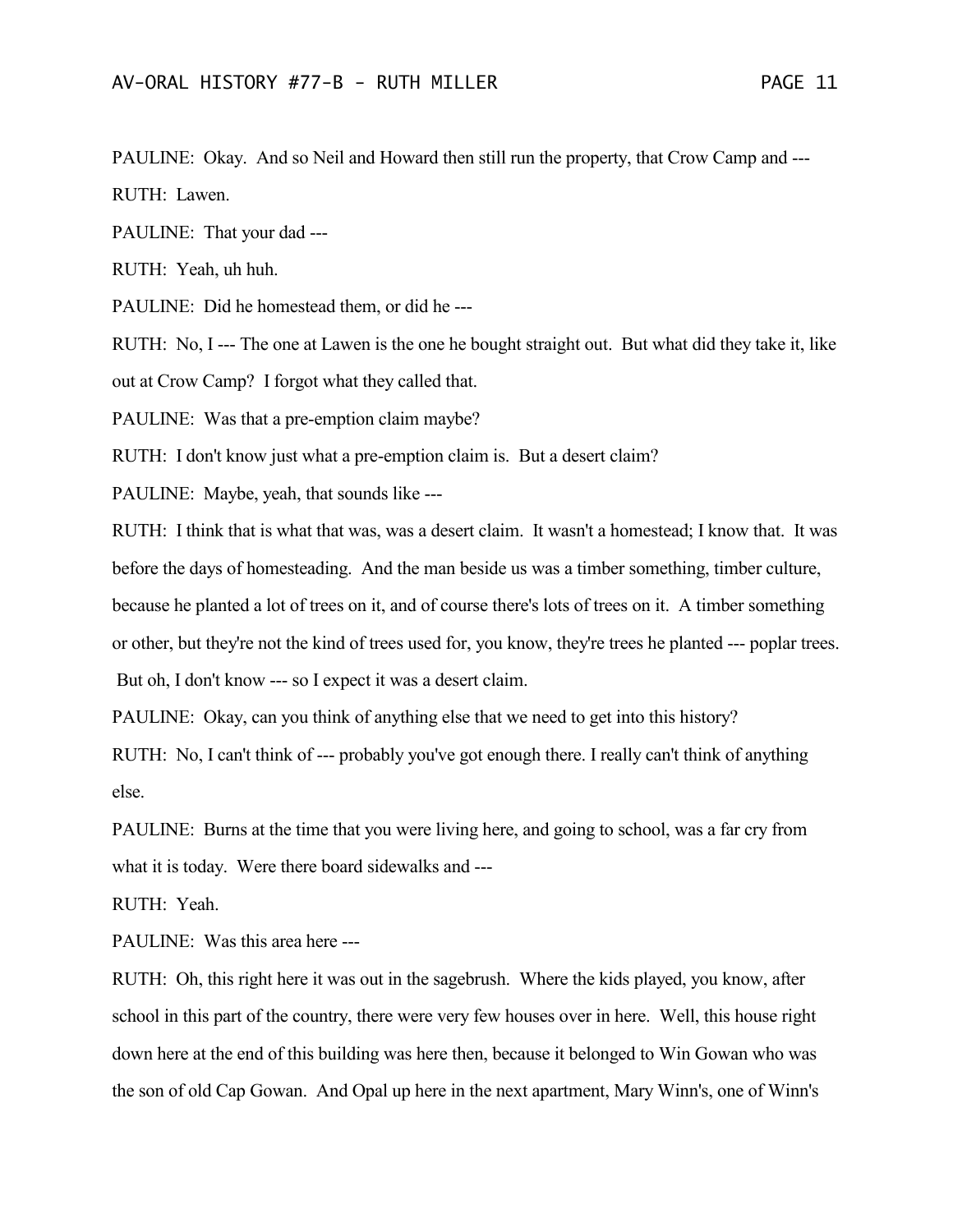## sons ---

PAULINE: Now that is an old house, isn't it?

RUTH: Yeah, that's --- I don't know whether it's one of the older ones or not. I really don't know. But it belonged to the ... Gowan's. The one he was married to, his first wife. I don't know, I suppose Opal would probably know, and maybe --- oh no, I don't suppose she would know what year it was built, or anything like that. Our old house was one of the early houses here built around 1902.

PAULINE: That's right, where Evelyn lived.

RUTH: Uh huh.

PAULINE: I have some information on that house. I also have some information that Howard gave me a few years ago. So I'll be able to, I'll go to that and pull some of that in. That house is really a landmark up there.

RUTH: Yes, it is. It's the oldest house up in that part. But then down in here, there are some older houses, I think.

PAULINE: Well, where was --- was the grade school located right where it is now, just about?

RUTH: What is where the grade --- yeah, yeah, Slater School, uh huh, yeah.

PAULINE: When you went to high school ---

RUTH: No, then not when I went to grade school. No, when I went to grade school, and started to school, both was Lincoln School. You see it was the grade school, and then just about the, well they made a change in there sometime, then the new school, you know. No, Lincoln School is the location of the old grade school. And then they built the, you see they built the new grade school then up where the Slater School is now.

PAULINE: Well, I started school in that school. I think I was in the fifth grade when we moved into the Slater School, from the old school, which was the new school. (Laughter) It's amazing the amount of changes that take place in a person's lifetime. Because where I went to high school is now the junior high, and it's where you went to grade school.